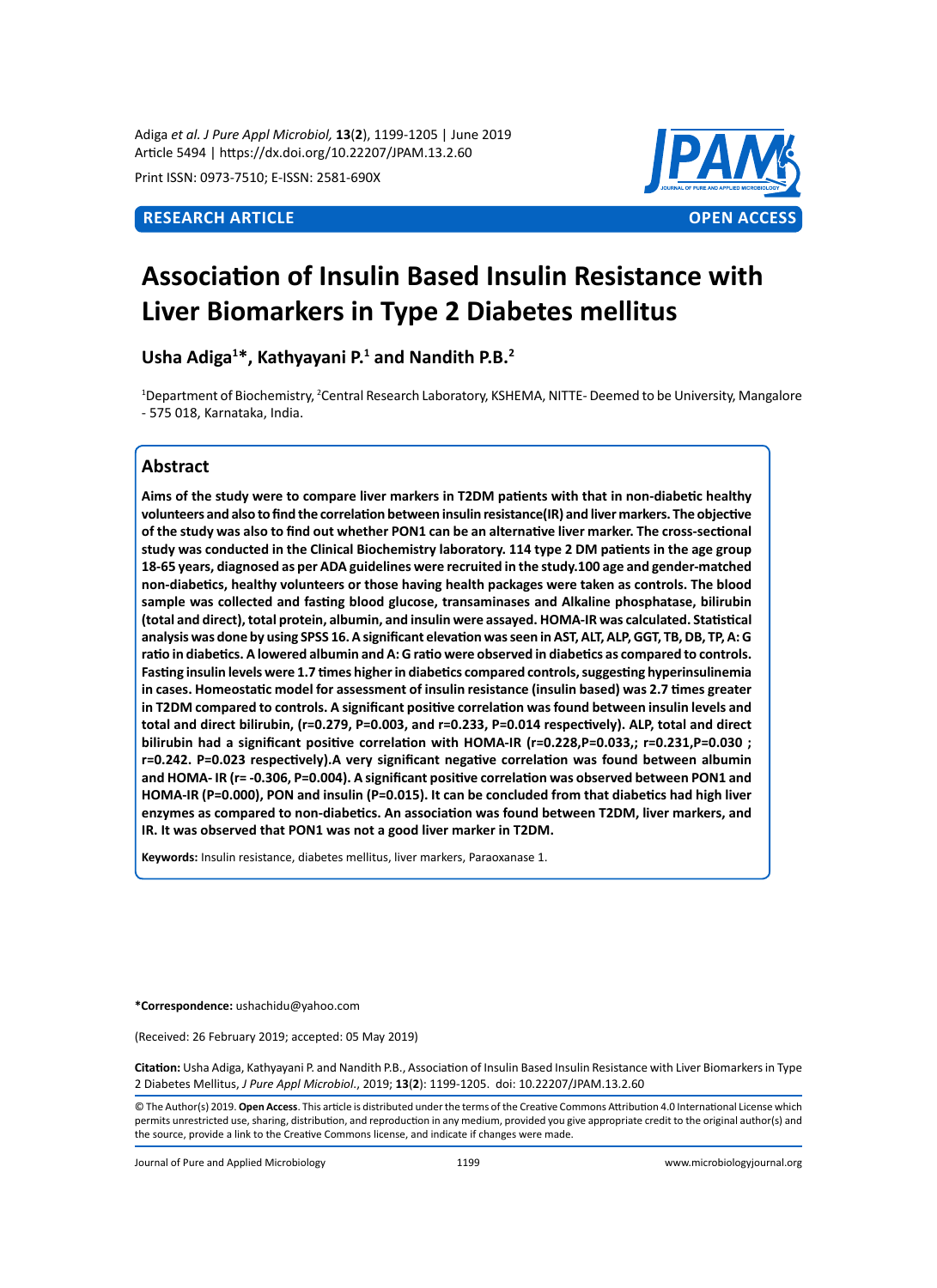#### **INTRODUCTION**

 Liver disease is reported to be one of the important causes of death in diabetes mellitus (DM). A report by De Marco et al suggests that cirrhosis accounted for 4.4% of diabetes-related deaths, in a population based study<sup>1</sup>. A study by Balkau B et al reported that cirrhosis was the cause of deaths in DM in 12.5% of population<sup>2</sup>. Various reports suggest that diabetes has merged as one of the commonest causes of liver disease. A spectrum of liver disorders can occur in DM. Trombetta et al suggest that prevalence of diabetes in cirrhotics is 12.3 -57%<sup>3</sup>. These suggest a higher prevalence of DM in liver diseases. The relationship between diabetes mellitus and liver disorders are yet to be established in our settings. Since this is a less explored area, we focused to establish an association between liver markers, insulin resistance (IR) and T2DM.

The rationale of the study: As IR is associated with DM as well as liver disorders, it is justifiable to measure liver markers in diabetics. As traditional liver markers proved to be nonspecific in identifying liver disorders, there is a need to explore, a better non-invasive marker. Hence this is an attempt to find out whether paraoxonase 1(PON1) can be a better marker compared to traditional liver markers. It is very much essential to establish a relationship between insulin resistance, liver markers, and diabetes mellitus. **IR and DM**

IR is a condition where cells are nonresponsive to insulin. Insulin resistance is associated with T2DM<sup>4</sup>.

#### **IR and liver disorders**

IR is independently associated with NAFLD and a close association was found between NAFLD and metabolic syndrome<sup>5</sup>. NAFLD is in turn consistently associated with DM.

Since IR is associated with both DM and liver disorders, liver markers could be elevated in DM.

## **DM & Liver markers**

A clinical trials report suggests that serum transaminases or alkaline phosphatase were 1-2.5 times elevated in type 2 DM<sup>6</sup>. In a retrospective study, we found ALT and AST were 1.3 and 1.4 times respectively higher in diabetics. It has been suggested that diabetics may be more prone for alterations of liver enzymes<sup>7</sup>. Enhanced activity of the liver enzymes is associated with IR.

From the literature review, an association between IR &DM, DM & liver disorders, liver disorders, and IR is evident. However, the cause and effect relationship between these is not well established. This necessitates a study which explores an association between insulin resistance and liver markers. It has been widely accepted that standard biochemical tests which assess liver functions have low sensitivities. Histopathological study of liver biopsy specimen is the gold standard. Invasive procedure and complications are its limitations. Hence, an accurate, reliable, and noninvasive hepatic marker is needed. Under such circumstances parameter of choice appears to be paraoxanase 1 (PON1), which originates from the liver and its gene expression is confined to the liver.

PON1 is an antioxidant enzyme, associated with DM, IR as well as liver disorders.

#### **PON1, IR, and DM**

PON1 is HDL bound antioxidant, found to be significantly reduced in diabetics with insulin resistance. It has also been suggested that PON1 activity is positively correlated to IR, as assessed by HOMA index<sup>8</sup>.

#### **PON1 & liver disorders**

PON1 has been reported to be reduced significantly in acute viral hepatitis, chronic hepatitis, cirrhosis, and sepsis<sup>9</sup>. These findings suggest that PON1 may serve as a useful additional marker in the evaluation of liver conditions.

All the published data available are international, there are only a few Indian studies which focus on IR, liver markers and PON1 to the best of our knowledge.

# **Objectives**

Aims of the study were to

compare liver markers in T2DM patients with that in non-diabetic healthy volunteers

find the correlation between insulin resistance (insulin based) and liver markers

find out the effectiveness of PON1 activity as a liver biomarker as compared to traditional liver parameters.

#### **MATERIALS AND METHODS Study design**

The cross-sectional study was carried out in the Department of Biochemistry, KS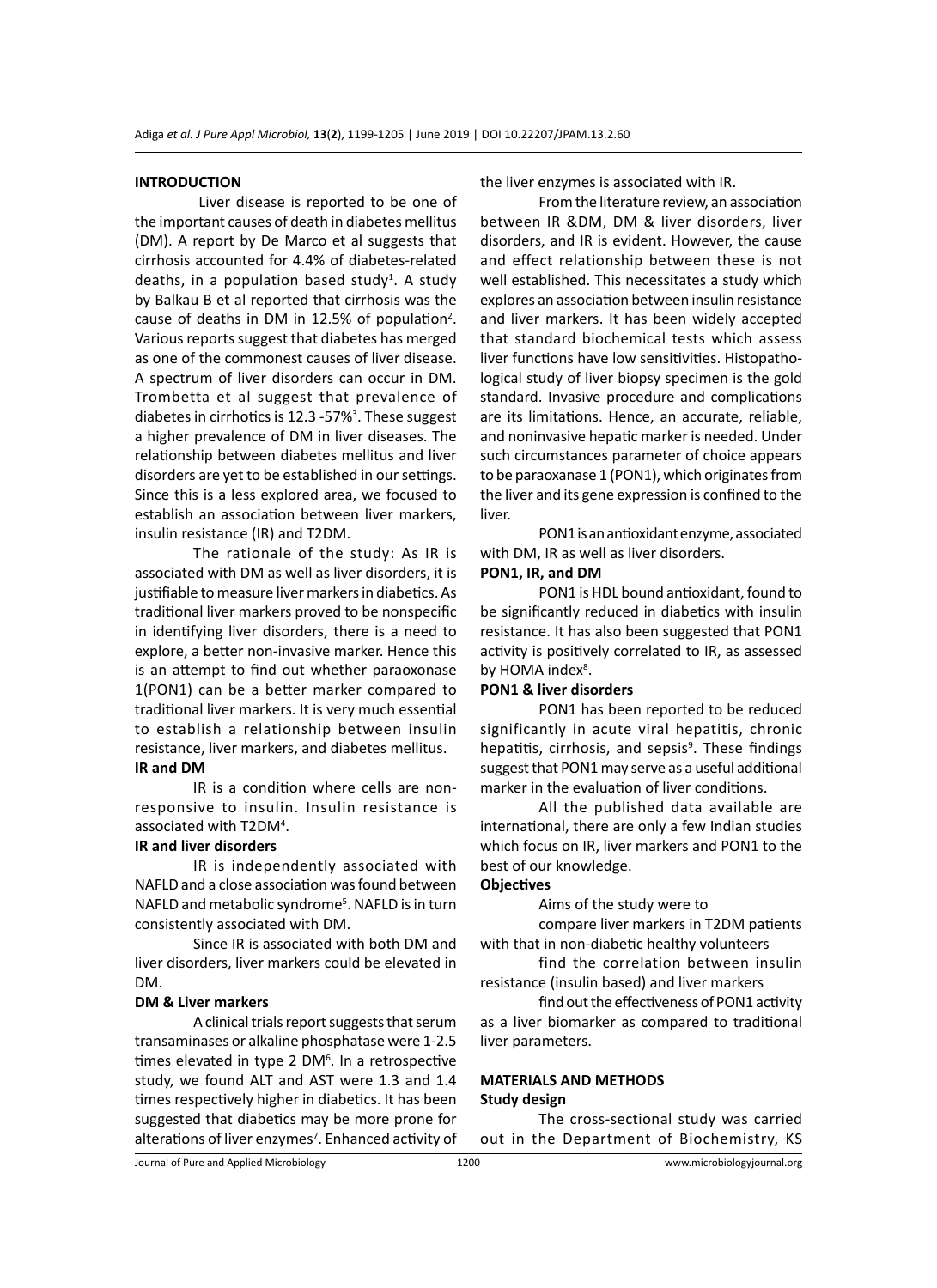Hegde Medical Academy, Mangalore, Karnataka. Institutional ethics committee approval was obtained to conduct the study. Informed consent was taken from the study subjects.

#### **Inclusion criteria**

114 type 2 diabetics in the age group of 18-65 years, diagnosed as per ADA 2016 guidelines were included as cases. Hundred age and gendermatched nondiabetics, healthy volunteers were considered as controls.

#### **Exclusion criteria**

Alcoholics, diagnosed cases of acute and chronic hepatitis, other liver disorders.

#### **Sample collection and analysis**

Five ml of fasting venous blood sample

**Table 1.** Comparison of Liver markers and insulin resistance in diabetics and non-diabetics

|                  | Cases            | Controls        | P            |
|------------------|------------------|-----------------|--------------|
|                  | (T2DM)           | (Non diabetics) | Value        |
| <b>INSULIN</b>   | 20.51±3.37       | 11.66±1.34      | $0.001**$    |
| $(\mu U/L)$      |                  |                 |              |
| TP(G/dI)         | 7.47±0.06        | $7.22 \pm 0.06$ | $0.01*$      |
| ALB(G/dI)        | $4.1 \pm 0.04$   | $4.2 \pm 0.057$ | $0.026*$     |
| Globulin         | $3.2 \pm 0.78$   | $1.4 \pm 0.49$  | $0.000**$    |
| (G/dI)           |                  |                 |              |
| A:G ratio        | 1.29±0.03        | 1.48±0.03       | $< 0.0001**$ |
| TB (mg/dl)       | $0.94 \pm 0.066$ | $0.78 + 0.96$   | $0.026*$     |
| DB (mg/dl)       | $0.37 \pm 0.03$  | $0.33 + 0.05$   | $0.016*$     |
| AST (U/L)        | 52.28±5.75       | $32.1 \pm 3.6$  | $0.0179*$    |
| ALT $(U/L)$      | 40.17±3.74       | 28.1±3.845      | $0.0001***$  |
| ALP (IU/L)       | 94.54± 2.96      | 86.5± 3.91      | $0.04*$      |
| GGTP(U/L)        | 68.09±13.44      | $42.89 + 5.2$   | $0.011*$     |
| GLU              | 192.7±9.12       | 105.97±2.29     | $0.000***$   |
| (mg/dl)          |                  |                 |              |
| GLU              | 10.69±0.50       | 5.88±0.12       | $0.000***$   |
| (mmol/l)         |                  |                 |              |
| <b>HOMA IR</b>   | 8.17±1.25        | $3.01 \pm 0.36$ | $0.000***$   |
| PON <sub>1</sub> | $0.84 \pm 0.03$  | $0.69 \pm 0.04$ | $0.003**$    |
| (mmol/ml)        |                  |                 |              |
| min)             |                  |                 |              |

\*P<0.05 is significant

\*\*P< 0.01 highly significant

\*\*\*P<0.001 very highly significant

When the utility of PON1 as a biomarker of liver disease, it was observed that , PON1 was not a good liver marker in T2DM. Liver transaminases, especially ALT and AST were good markers ( AUC =1 and 0.908 respectively whereas that for PON1 was 0.472).GGT was a better marker compared to ALP (AUC 0.848 VS 0.720) .

PON1 was found to bear a significant positive correlation with HOMA-IR and insulin (P=0.000 and P=0.015 respectively).

was collected using aseptic precaution. The blood sample was centrifuged at 3000rpm for 20 min and serum was separated. Fasting blood glucose, AST, ALT, ALP, GGT, bilirubin, total protein and albumin were estimated using fully automated chemistry analyzer, Cobas C-311.

Insulin levels were assayed using hormone analyzer, Cobas e411 which works on the principle of electrochemiluminescence.

Insulin resistance was calculated by the homeostasis model assessment (HOMA).

HOMA -IR= fasting glucose X fasting insulin/22.5; insulin expressed in ל U/L, glucose in mmol/l.

PON1 activity was assayed using the spectrophotometric method 10.

#### **Statistical analysis**

Statistical analysis was done using the software, SPSS version 16.

Mann Whitney U test was applied to compare liver markers in diabetics and nondiabetics. Spearman's correlation coefficient was used to find the correlation between liver markers and insulin resistance. Receiver Operative characteristic curve (ROC) was constructed to find out whether PON1 can be used as an alternative liver marker.

#### **RESULTS**

Insulin levels were raised 1.76 times in diabetics compared to controls. In liver profile, total and direct bilirubin, liver enzymes like AST, ALT, ALP, GGT were higher 1.2, 1.12, 1.63, 1.43, 1.09, 1.59 times respectively in cases compared to controls. Albumin levels were decreased and total

Table 2. Area under the curve for PON1 and liver markers

| Test             | The area under |  |
|------------------|----------------|--|
| Variable         | the curve      |  |
|                  |                |  |
| AST              | 0.908          |  |
| ALT              | 1              |  |
| <b>ALP</b>       | 0.720          |  |
| GGT              | 0.848          |  |
| TB               | 0.617          |  |
| DB               | 0.634          |  |
| TP               | 0.484          |  |
| Albumin          | 0.450          |  |
| PON <sub>1</sub> | 0.472          |  |
|                  |                |  |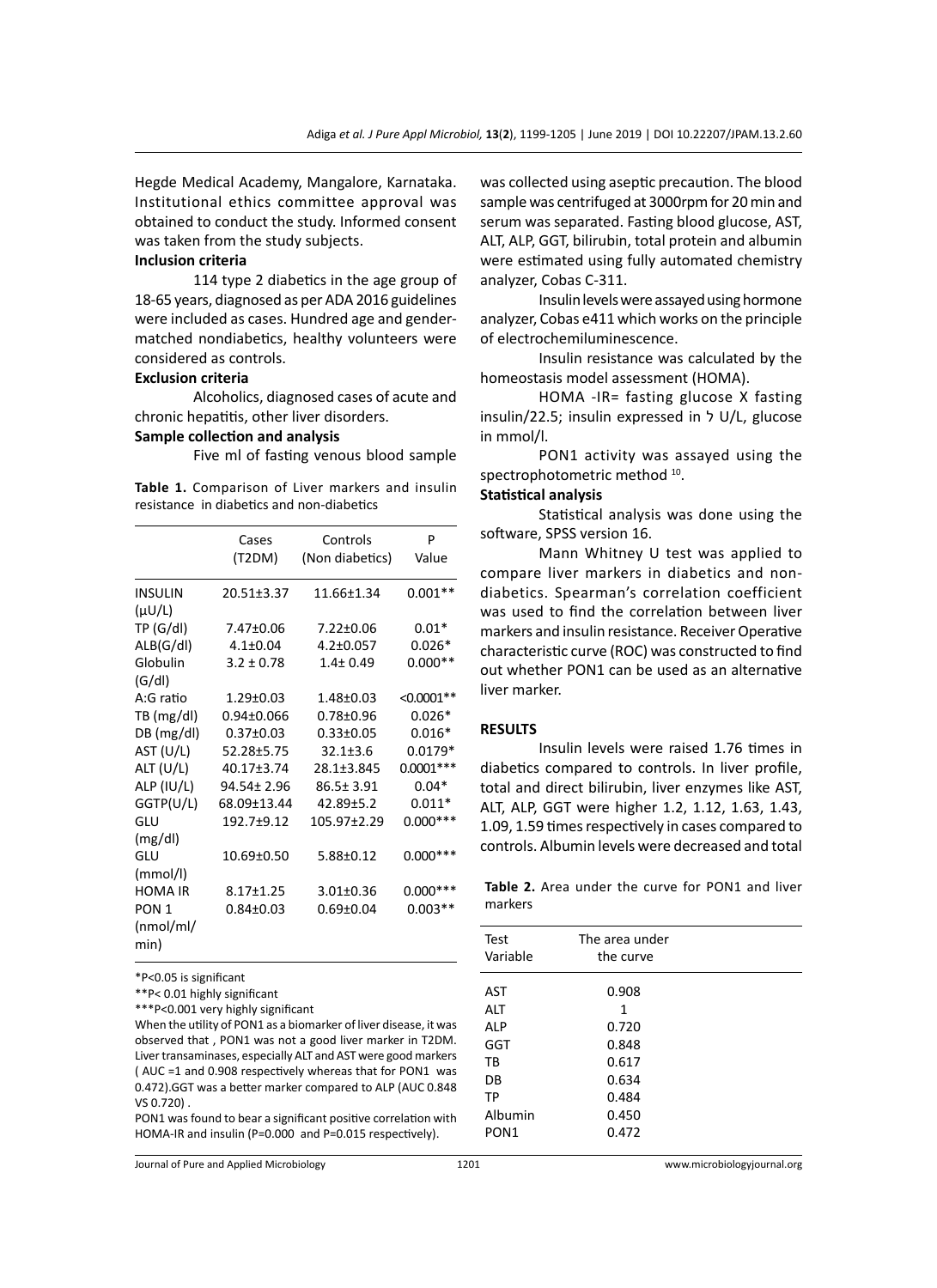protein and globulins were increased significantly in cases compared to control. Homeostatic model for assessment of insulin resistance was 2.7 times higher in T2DM.

Insulin level showed a significant positive correlation with total and direct bilirubin, ( r=0.279, P=0.003 and r=0.233, P=0.014 respectively). ALP, total and direct bilirubin had a significant positive correlation with HOMA-IR (r=0.228, P=0.033; r=0.231,P=0.030; r=0.242. P=0.023 respectively). Albumin and HOMA- IR showed a very significant negative correlation (r= -0.306, P=0.004).

#### **DISCUSSION**

A significant increase in Bilirubin, liver transaminases and total proteins were observed in diabetics compared to non-diabetics (Table 1).

Elevation of ALT is commonly reported in patients with type 2 diabetes, while uncommon in apparently normal subjects<sup>5</sup>. A clinical trial by Belcher et al suggests that 2- 24% of screened type 2 DM patients had transaminase levels higher than normal limit<sup>11</sup>. Another report by Lebovitz et al involving multiple clinical trials with DM suggests that diabetics had higher levels of serum transaminases and ALP<sup>6</sup>. The liver plays a key role in the carbohydrate metabolism and plasma glucose maintainance. It is the key organ for glycogenesis and gluconeogenesis. This role of the liver makes it susceptible in  $DM<sup>12</sup>$ .

ALP and bilirubin showed a significant positive correlation with HOMA-IR. This finding is supported by the increased activity of the liver enzymes associated with Insulin resistance<sup>13</sup>. The



Fig. 1. ROC for PON 1 and Liver Markers manner in diabetics<sup>19</sup>.

relationship between diabetes mellitus and liver diseases, the cause and effect aspect are yet to be established. This is the less explored area in the field of research in our settings.

In our previous study, serum transaminases levels were in the normal range, but AST levels were 1.3 times high in diabetes patients as compared to non-diabetics. ALT levels were 1.4 times high in diabetics. These findings suggest that diabetics may be more prone for an altered hepatic transaminases<sup>9</sup>. However our previous study had a few limitations that insulin resistance was not studied.

There are several studies which suggest an elevation in serum transaminases in diabetics. In a clinical trial report by Yamada et al, hepatic enzymes were 1-2.5 times in DM. Serum ALT values were 1 - 2.5 times higher than normal range in 5.6% patients<sup>8</sup>. A mild elevations of transaminases in asymptomatic individuals could be due to fatty liver disease or chronic hepatitis<sup>13</sup>. Non-alcoholic fatty liver disease is the most common cause of a mild elevation of serum ALT and it is the most prevalent hepatic disorder in T2DM14,15. Findings of our study are supported by a review report by Paola et al, which opined that type 2 diabetics are more prone for non-alcoholic steatohepatitis (NASH), even though they have a normal liver enzyme levels<sup>16</sup>. Comparatively elevated hepatic enzymes suggest a probable risk of hepatic disorder in the future. As the histopathology of liver biopsy specimens were not analyzed in the study, it is not possible to specify whether a fatty change is involved or which type of liver disease is likely.

An elevation in total proteins and a decline in albumin levels in diabetics found in the study could be attributed to a low rate of synthesis of albumin due to insulin deficiency. A study by Rehman et al also reported a lowered albumin levels in diabetes mellitus patients<sup>17</sup>. A study by Mohammed et al observed an elevated total proteins in diabetics<sup>18</sup>.

Our previous study report suggests an elevation of total protein in diabetics as compared to non-diabetics. Globulin was extremely significantly high in diabetics. Lowered albumin levels found in diabetics was insignificant. A/G ratio was lowered in an extremely significant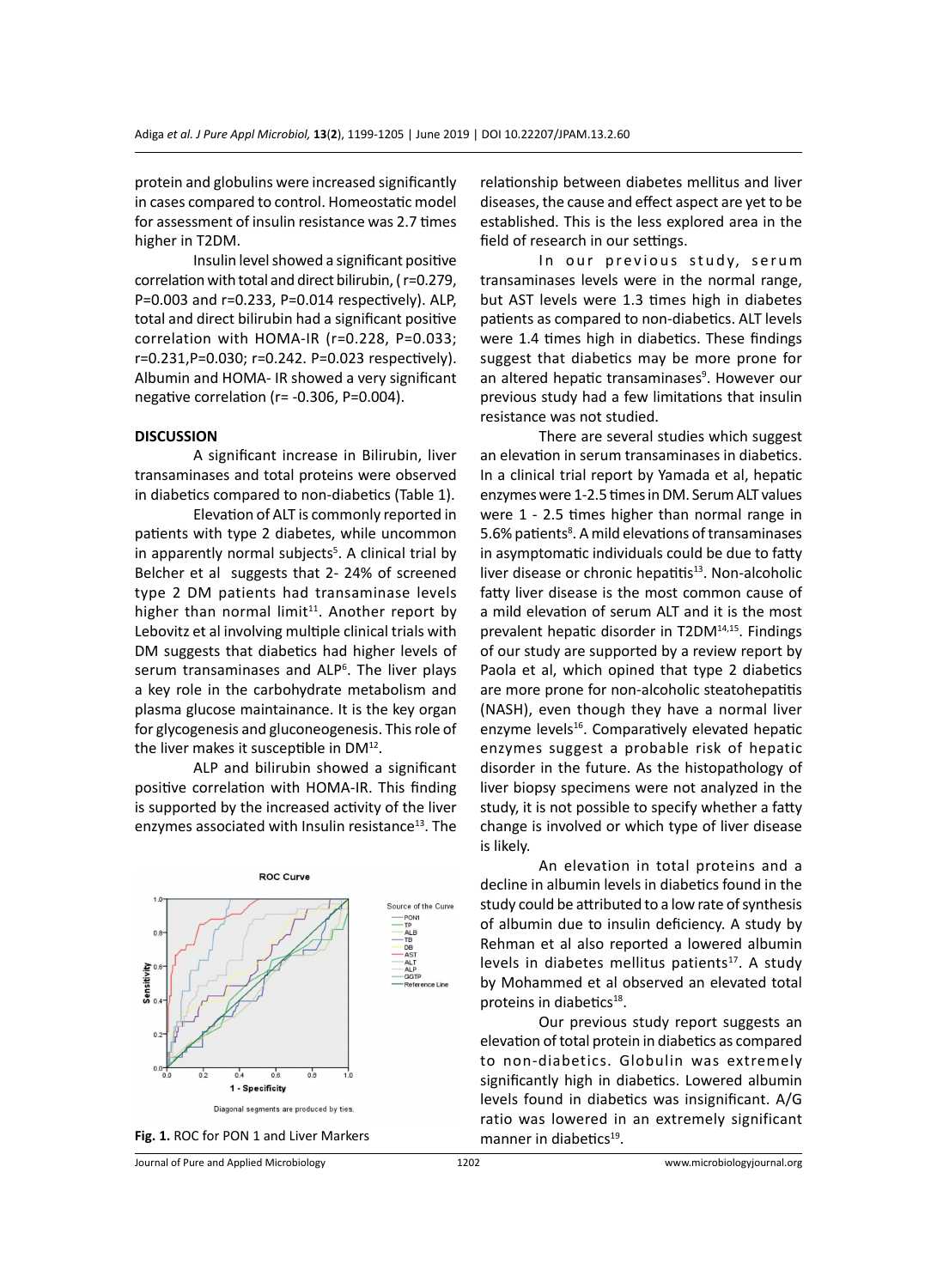Comparatively elevated total proteins observed in our present study is supported by various reports<sup>20,21</sup>. This could be due to the elevation of various acute phase proteins, fibrinogen, and globulins in T2DM which in turn rise plasma proteins. Studies suggest an elevation in acute phase proteins CRP,  $\alpha$ 1-acid glycoprotein, plasminogen, complement C3, ceruloplasmin in type 2 diabetes mellitus $22-25$ . Elevated fibrinogen levels in diabetics could be attributed to increased hepatic synthesis<sup>25</sup>. A study by Ardavi and colleagues reported a hypergamma-globulinemia in diabetes mellitus $^{26}$ .

Albumin had a significant negative correlation with C-peptide based insulin resistance in the present study. Studies reported that an elevated albumin level was associated with IR27-33. However we couldnot establish an independent association of albumin on the development of diabetes. Although the causal relationship between IR and serum albumin levels is not clear, our results suggest that IR may affect serum albumin levels. IR is by definition associated to hyperinsulinemia which was observed in our study $34$ .

ROC curve is the graphical plot which is used to compare the diagnostic ability of two diagnostic tests. If a ROC curve follows the lefthand border and top border of ROC space, it suggests that the test could be accurate. If an area under the curve (AUC) equal to 1, it suggests that the test is perfect. If AUC lies between 0.9 -1, the test is said to be excellent. The AUC value of 0.80- 0.90 suggests a good accuracy.

Based on our results, transaminases have an excellent area under the curve implying that they are the better markers of liver disease compared to PON1 which has the AUC of 0.472. AUC for GGT is in the acceptable range (AUC = 0.848).

Our finding is in contradictory to the reports by Pyati et al, which compared the diagnostic accuracy of PON1 versus routine liver markers. The study showed that PON1 had an area under the curve 0.990 which was in agreement with the other parameters like, ALT (AUC = 0.999), TB (AUC = 0.977) and ALP (AUC = 0.904)(35).

However, a significant increase (1.25 times) in PON1 levels was observed in diabetics compared to non-diabetics. Our results are in agreement with the study by Suvarna et al, which reported an elevated PON1 in uncomplicated diabetics compared to non-diabetics<sup>36</sup>. PON1 is an antioxidant enzyme, it's elevation could be a compensatory increase so as to fight the enhanced oxidative stress in diabetics.

A positive correlation was established between the Homeostasis Model Assessment (HOMA) index and PON1 activity in non-diabetic Japanese subjects by Yamada et al.<sup>8</sup> Tabur et al reported in Turkish population that PON1 activities were not different between non-diabetic subjects with and without metabolic syndrome<sup>37</sup>.

Beer et al reported that PON1 concentration and activity were same in diabetic patients, impaired glucose tolerant patients and non-diabetics. However postprandial hyperlipidemia was associated with alterations in PON1 activity in diabetic subjects $38$ . In the same study, it was observed that there was no difference in the postprandial PON1 response between diabetics and non-diabetics. Kopprasch et al suggested that PON1 activity was not significantly different in normoglycemic subjects, glucose-intolerant subjects and newly ascer-tained diabetics<sup>39</sup>. It may be concluded from these studies that PON1 activity may be lost in the course of diabetes mellitus and hyperglycemia, rather than in the initial stage of IR. Studies suggest a significantly lowered serum PON1 activity in diabetics compared to the healthy subjects<sup>40-42</sup>.

A study by Pyati et al suggests that PON1 activity has a better diagnostic accuracy compared to other liver markers. It also reports that assay of PON1 activity may improve the efficiency significantly, of a laboratory's evaluation system $35$ . However, we could not establish the role of PON1 as an effective liver marker in predicting liver diseases associated with T2DM.

#### **CONCLUSION**

It could be concluded from the study that diabetics had elevated serum transaminases, bilirubin and total protein as compared to nondiabetic controls. An association was found between type 2 diabetes mellitus, liver markers and insulin resistance. Paraoxonase 1 activity may not be a good marker to predict liver disease in diabetes mellitus.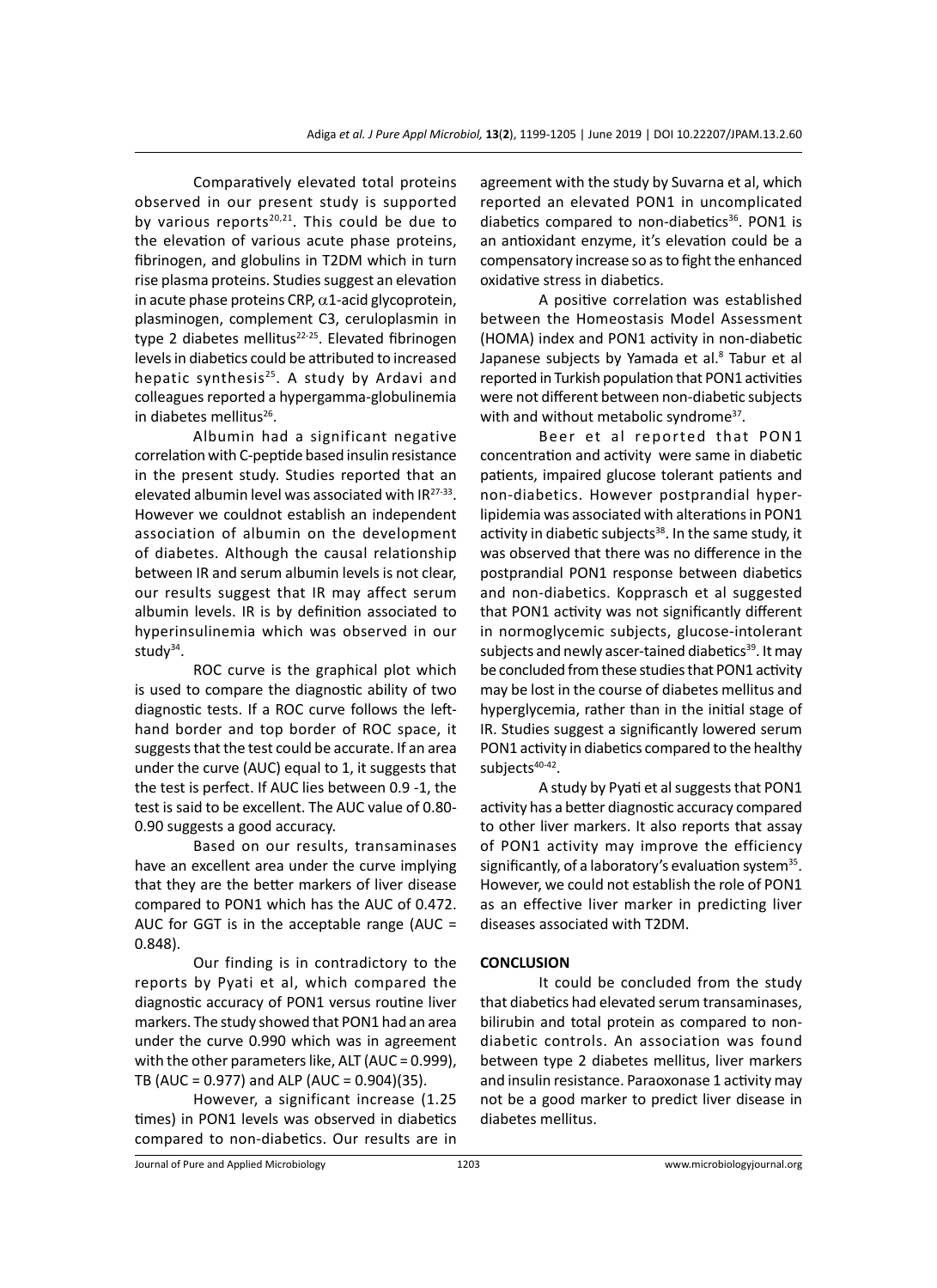### **ACKNOWLEDGEMENTS**

We sincerely thank Dr. Sukanya Shetty, HOD Biochemistry for the support during the course of this work.

#### **CONFLICT OF INTEREST**

The authors declare that there is no conflict of interest.

### **AUTHORS' CONTRIBUTION**

UA designed the study, wrote the protocol and did statistical analysis. KP helped in sample collection. NP helped in standardization of procedure. UA wrote the manuscript.

#### **Funding**

The study was supported by grant no:NUFR1/2017/06/05 dated 10.06.2017 from NITTE-Deemed to be University, Mangaluru, Karnataka, India.

#### **Data availability**

Data was collected from Department of Biochemistry, KS Hegde Medical Academy, NITTE-Deemed to be University, Mangaluru, Karnataka, India. All datasets generated or analyzed during this study are included in the manuscript.

#### **Ethics Statement**

The study was approved by Institutional Ethics committee of KS Hegde Medical Academy, NITTE-Deemed to be University, Mangaluru, Karnataka, India. Approval Number: INST.EC/ EC/021/2017-18.

#### **REFERENCES**

- 1. De Marco R., Locatelli F., Zoppini G., Verlato G., Bonora E., Muggeo M. Cause-specific mortality in type 2 diabetes. The Verona Diabetes Study. *Diabetes Care*, 1999; **22**(5): 756-61.
- 2. Balkau B., Eschwטge E., Ducimetiטre P., Richard J.L., Warnet J.M. The high risk of death by alcohol related diseases in subjects diagnosed as diabetic and impaired glucose tolerant: the Paris Prospective Study after 15 years of follow-up. *J. Clin. Epidemiol.*, 1991; **44**(6): 465-74.
- 3. Trombetta M., Spiazzi G., Zoppini G., Muggeo M. Review article: type 2 diabetes and chronic liver disease in the Verona diabetes study. *Aliment Pharmacol. Ther.*, 2005; **22**(2): 24-7.
- 4. Olokoba A.B., Obateru O.A.,Olokoba L.B. Type 2 diabetes mellitus: A review of current trends. *Oman medical Journal*, 2012; **27**(4): 269-273.
- 5. Marchesini G., Bugianesi E., Forlani G., Cerrelli F., Lenzi M., Manini R. et al. *Non-alcoholic fatty liver, steato hepatitis and the metabolic syndrome*, 2003; **37**: 917- 923.
- 6. Lebovitz H.E., Kreider M., Freed M.I. Evaluation of liver function in type 2 diabetic patients during clinical trials: evidence that rosiglitazone does not cause hepatic dysfunction. *Diabetes Care*, 2002; **25**(5): 815-21
- 7. Adiga U., Malawadi B.N. Alterations in liver enzymes in type 2 diabetes mellitus. *Journal of Basic and Applied Medical Sciences*, 2016; **3**(1): 13-16.
- 8. Yamada A., Shoji T., Tahara H., Emoto M., Nishizawa Y. Effect of insulin resistance on serum paraoxanase activity in non diabetic poplation. *Metabolism*, 2001; **50**(7): 805-11.
- 9. Kedage V., Manjunath S., Shetty M., Suvarna R., Soumya S. et al. Serum PON 1 activity status in patients with liver disorders. *Saudi J. of gastroenterology*, 2010; **16**(2): 79-83.
- 10. Ferre N., Camps J., Prats E., Vilella E., Paul A. Serum paraoxonaseactivity:a new additional test for the improved evaluation of chronic liver disease.*Clin. chem.*, 2002; **48**(2): 261-8.
- 11. Belcher G., Schernthaner G. Changes in liver tests during 1-year treatment of patients with Type 2 diabetes with pioglitazone, metformin or gliclazide. *Diabet Med.*, 2005; **22**(8): 973-9.
- 12. Levinthal GN, TavillAJ. Liver disease and diabetes mellitus. *Clin. Diabetes*, 1999; **17**: 73.
- 13. Marchesini G., Brizi M., Bianchi G., Tomassetti S., Bugianesi E., Lenzi M., McCullough A.J., Natale S., Forlani G., Melchionda N. *Non-alcoholic fatty liver disease:* a feature of the metabolic syndrome*. Diabetes*, 2001; **50**(8): 1844-50.
- 14. Hultcrantz R., Glaumann H., Lindberg G., Nilsson L.H. Liver investigation in 149 asymptomatic patients with moderately elevated activities of serum aminotransferases. *Scand J. Gastroenterol*, 1986; **21**(1): 109-13.
- 15. Harris M.I., Flegal K.M., Cowie C.C., Eberhardt M.S., Goldstein D.E., Little RR, Wiedmeyer HM, Byrd-Holt DD. Prevalence of diabetes, impaired fasting glucose, and impaired glucose tolerance in U.S. adults. The Third National Health and Nutrition Examination Survey, 1988-1994. *Diabetes Care*, 1998; **21**(4): 518-24.
- 16. Paola P.S.,Kenneth C. Treatment of NAFLD in patients with type 2 diabetes mellitus. *Clinical Diabetes & Endocrinology*, 2016; **2**: 9.
- 17. Rehman A., Zamir S., Bhatti A., Jan S.S., Ali S., Wazir F. Evaluation of albuminuria, total plasma proteins and serum albumin in diabetics. *Gomal. J. Med. Sci.*, 2012; **10**: 198-200.
- 18. Taj Mohammad, Akbar Khoja, Khem A. Karira, Abdur Harman. Comparison of Plasma Protein Concentration and Hematological parameters in type-1 and type-2 Diabetics of short and long duration. *Med. channel*, 2001; **7**(4): 51-4.
- 19. B.N. Malawadi, Usha Adiga. Plasma Proteins in Type 2 Diabetes Mellitus. *IOSR Journal of Biotechnology and Biochemistry*, 2016; **2**(5): 1-3.
- 20. Al Ghamdi K. Micro albuminuria among patients with diabetes type 1 and type 2 at the Armed Forces